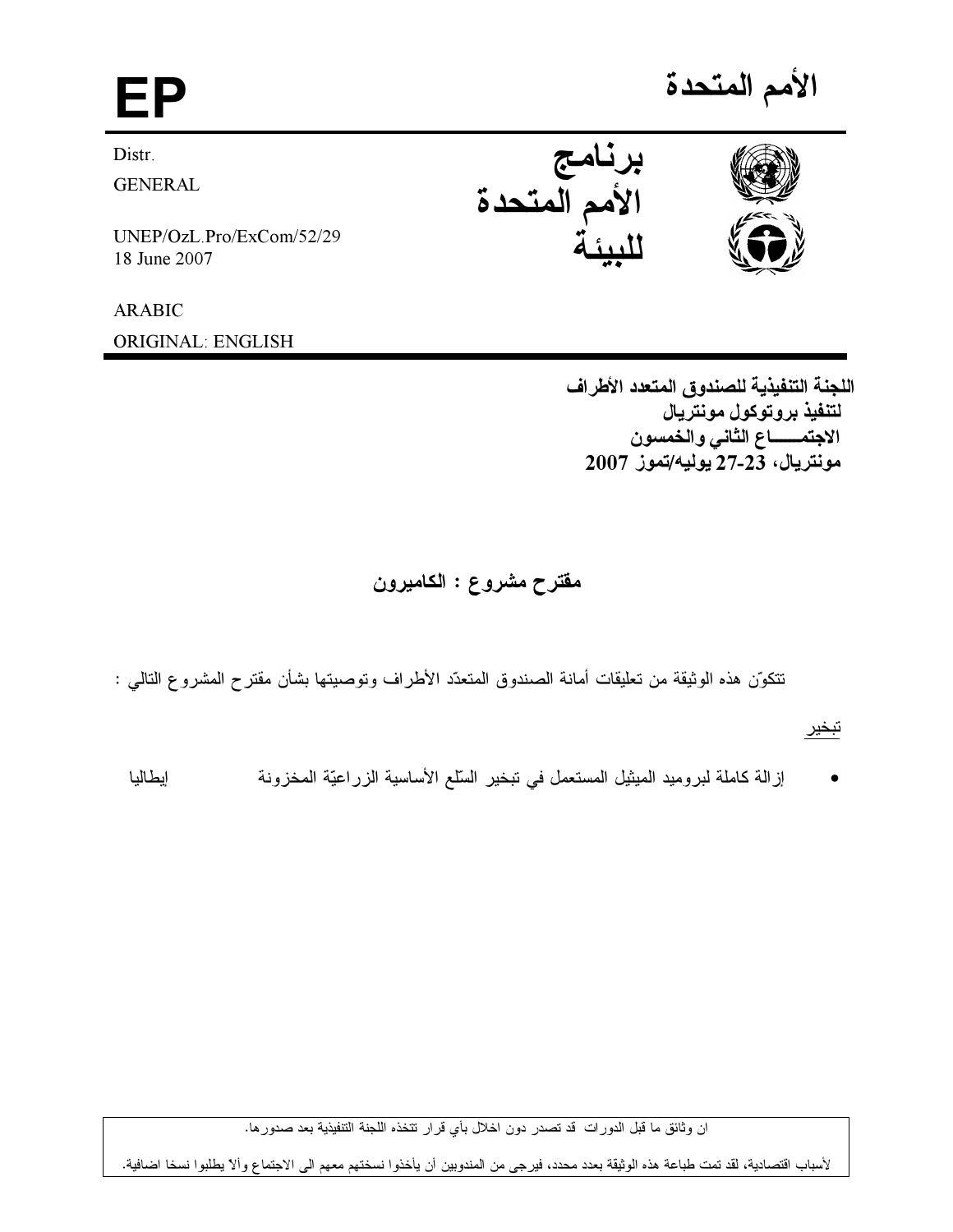## ورقة تقييم المشروع – مشروعات غير متعدّدة السنين

## الكاميرون

الوكالـة الثنـائيـة / المنفذة

<mark>عناوين المشروع</mark><br>(أ) إزالة كاملة لبروميد الميثيل المستعمل في تبخير السلم الأساسية الزراعية

انطالنا

| وحدة الأوزون ، وزارة البيئة                                                                        |                                                                     | الوكالة الوطنية المنسّقة   |
|----------------------------------------------------------------------------------------------------|---------------------------------------------------------------------|----------------------------|
|                                                                                                    | أحدث بيانات الاستهلاك للموادّ المستنفدة للأوزون المعالجة في المشروع |                            |
| بيانات المادّة 7 (أطنان من قدرات استنفاد الأوزون، 2005، من تاريخ مايو/ أيار 2007)                  |                                                                     |                            |
|                                                                                                    |                                                                     | المرفق هاء، بروميد الميثيل |
|                                                                                                    |                                                                     |                            |
| بيانات البرنامج القطري القطاعية (أطنان من قدرات استنفاد الأوزون، 2005، من تاريخ سبتمبر/أيلول 2006) |                                                                     |                            |

| القطاع الفر عي/<br>الكمنة | القطاع الفر عي/<br>الكمنة | القطاع الفر عي/<br>الكمنة | القطاع الفر عي/ الكمية                               | اسم المادّة المستنفدة<br>للأوزون |
|---------------------------|---------------------------|---------------------------|------------------------------------------------------|----------------------------------|
|                           |                           |                           | الحجر الصحّى وما قبل<br>$12.0$ الشحن:                | بروميد الميثيل                   |
|                           |                           |                           | من غير تطبيقات الحجر<br>الصحَّى وما قبل الشَّحن: 9.7 | بروميد الميثيل                   |

[ استهلاك موادّ كلورو فلورو كربون الذي مازال مؤهلاً للتمويل (أطنان من قدرات استنفاد الأوزون)

| از الَّة أطنان من قدر ات استنفاد الأوزون | الامر یکہ<br>التمويل<br>ے بالدہ لار |    | تخصيصات خطة أعمال |
|------------------------------------------|-------------------------------------|----|-------------------|
|                                          | 226,000                             | /أ | السنة الجارية     |

| $(\mathfrak{h})$ | عنوان المشروع :                                                            |
|------------------|----------------------------------------------------------------------------|
| 14.5             | استعمال موادّ مستنفدة للأوزون في المؤسسة (أطنان من قدرات استنفاد الأوزون): |
| 14.5             | موادّ مستنفدة للأوزون للإزالة (أطنان من قدرات استنفاد الأوزون):            |
| $\qquad \qquad$  | موادّ مستنفدة للأوزون للإدخال (أطنان من قدرات استنفاد الأوزون):            |
| 36 شهرا          | مدّة المشروع (بالأشهر):                                                    |
| 280,747          | المبلغ المطلوب اصلاً (دولار أمريكي):                                       |
|                  | كلفة المشروع النهائية:                                                     |
| 297,870          | كلفة رأسمالية إضافية (دولار أمريكي)                                        |
| 18,787           | كلفة طوارئ (10%)<br>(دولار امریکی                                          |
| $-56,944$        | كلفة تشغيل إضافية (دولار أمريكي)                                           |
| 259,713          | الكلفة الإجمالية للمشروع (دولار أمريكي)                                    |
| %100             | الملكية المحليّة (%):                                                      |
| غیر وارد         | عنصر التصدير (%):                                                          |
| 259,713          | المنحة المطلوبة (دولار أمريكي):                                            |
| 17.9             | جدو ى التكاليف (دولار أمريكي/كغ):                                          |
| 33,763           | كلفة المساندة للوكالة المنفذة (دولار أمريكي) (13%):                        |
| 293,476          | كلفة المشروع الإجمالية على الصندوق المتعدّد الأطراف (دولار أمريكي):        |
| غیر وارد         | حالة تمويل الجهة النظيرة (نعم / كلا):                                      |
| نعم              | مراحل رصد المشروع مضمَّنة (نعم / كلا):                                     |

| $\mathsf{L}$<br>نهد<br>قده<br>۱. ه<br>ا ا ا | --<br>$\overline{\phantom{a}}$<br>$- -$<br>. . |
|---------------------------------------------|------------------------------------------------|
|                                             |                                                |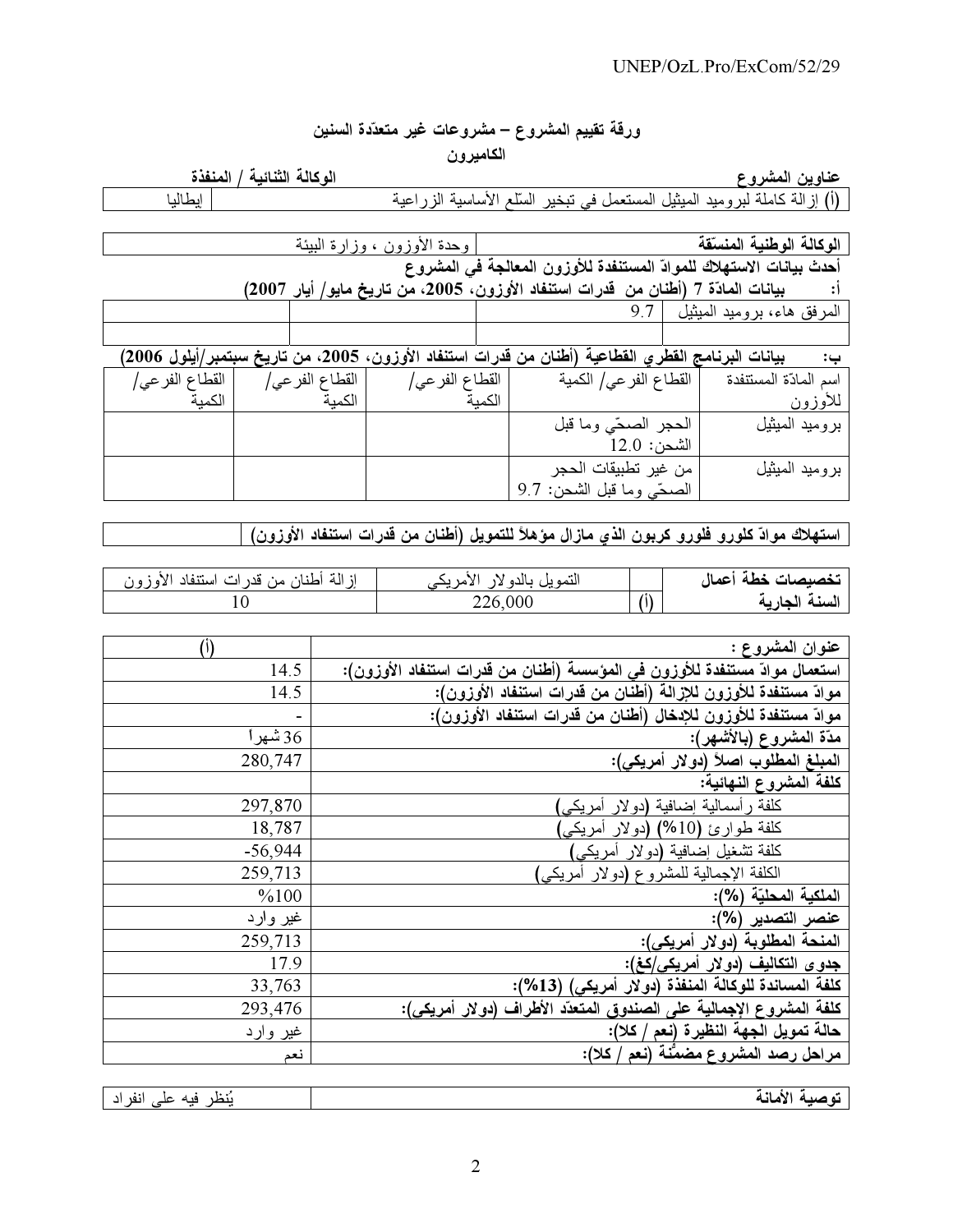### وصف المشروع

قدّمت حكومة إيطاليا، نيابة عن حكومة الكاميرون، مقترح مشروع لإزالة 10.2 أطنان من قدرات استنفاد  $\overline{\phantom{a}}$ . 1 الأوزون من بروميد الميثيل مستعملة في نبخير السّلع الأساسية الزراعية، لتنظر فيه اللجنة التنفيذية في اجتماعها الثاني والخمسين. والكلفة الإجمالية للمشروع كما ڤدّمت أصلاً، هي 280.747 دولار أمريكي، زائد تكاليف مساندة الوكالة وقدرها 36.497 دولار أمريكي. وستسفر للرقابة على هذا المشروع عن الإزالة الكاملة لكاقة استعمالات بروميد الميثيل الخاضعة للرقابة في الكاميرون.

مشروعات بروميد ميثيل موافق عليها من قبل

لقد موّلت اللجنة التنفيذية حتى الآن نشاطين في قطاع بروميد الميثيل في الكاميرون. ففي اجتماعها  $\cdot$ .2 الخامس والعشرين أعطيت الموافقة على مشروع تدليلي واحد يتعلق بتكنولوجيات بديلة لاستعمال بروميد الميثيل في أغراس النتبغ، بكلفة إجمالية قدرها 160.600 دولار أمريكي زائد تكاليف مساندة الوكالة وقدرها 20.878 دولار أمريكي لمنظمة الأمم المتحدة للتنمية الصناعية (يونيدو). وسيسفر نتفيذ هذا المشروع عن الإزالة الكاملة لبروميد الميثيل في قطاع التبغ.

وافقت اللجنة التنفيذية في اجتماعها الرابع والثلاثين على مبلغ 25.000 دولار أمريكي زائد 3.250  $\cdot$ 3 دولار أمريكي كتكاليف مساندة وكالَّة لبرنامج الأمم المتحدة للبيئة (يونيب) من أجل تنفيذ برنامج مساعدة تقنيَّة لتعزيز قدرة المنظمات الزراعية المحليّة والمنظمات غير الحكومية في تبليغ بروميد الميثيل. وقد أنـجز هذا النشاط مع نهاية عام 2004.

### وصف مقترح المشروع

إن بروميد الميثيل مستعمل في تبخير الكاكاو والبن والسلَّع الرئيسية الزراعية الأخرى التي تُنتج في  $.4$ الكاميرون. والتبخير يجري عادة في مستودعات مصانع تحضير الأغذية، وفي مستودعات المصدّرين و/أو في مر افق التخزين التابعة لـــ Douala Port Authority. والظروف المناخية السّائدة في ذاك البلد تقضي بأن يتمّ تبخير كافة السّلع الزراعية فوراً بعد حصادها أو تصنيعها. وتجري عمليّة تبخير إضافية قبل شحن السّلع بيومين أو ثلاثة أبام.

يجري التبخير ببروميد الميثيل في الداخل على أرض صلبة في أكياس مرصوفة على منصّات نقالة  $.5$ نقليدية سعة كل واحدة منها بين 450 و500 طن . وتُغطى المنّصات بضفائح تبخير من البلاستيك (تاربولين). وبعد مرور ثمان وأربعين ساعة على نطبيق استعمال بروميد الميثيل، نتمّ نهوية المنصّات بفتح صفائح التبخير، وينطلق في المهواء بروميد الميثيل الذي يكون حبيساً في الأكياس. وفي الوقت الرّاهن هنالك قرابة عشرين شركة تبخير مرحّص لها. كما أن بعض الشركات تستعمل مادّة الفوسفين.

يقترح المشروع استبدال بروميد الميثيل المستعمل كمادّة تبخير للسلّع الزراعية (خزن الأغذية) بمادّة  $.6$ الفوسفين. فهي نتضمّن توفير صفائح تاربولين إضافية للتعويض عن الوقت الإضافي المطلوب لاستعمال الفوسفين كمادّة تبخير، وكذلك على أدوات كشف ومعدّات رصد لاستعمال الفوسفين، وعلى معدّات أمان. وهي نتضمّن أيضاً إحلال برنامج إدارة متكاملة لمكافحة الأفات وللتدريب. وقد ڤُدّرت وفورات التشغيل الإضافية بــ51.310 دو لار أمريكي (على فترة أربع سنوات).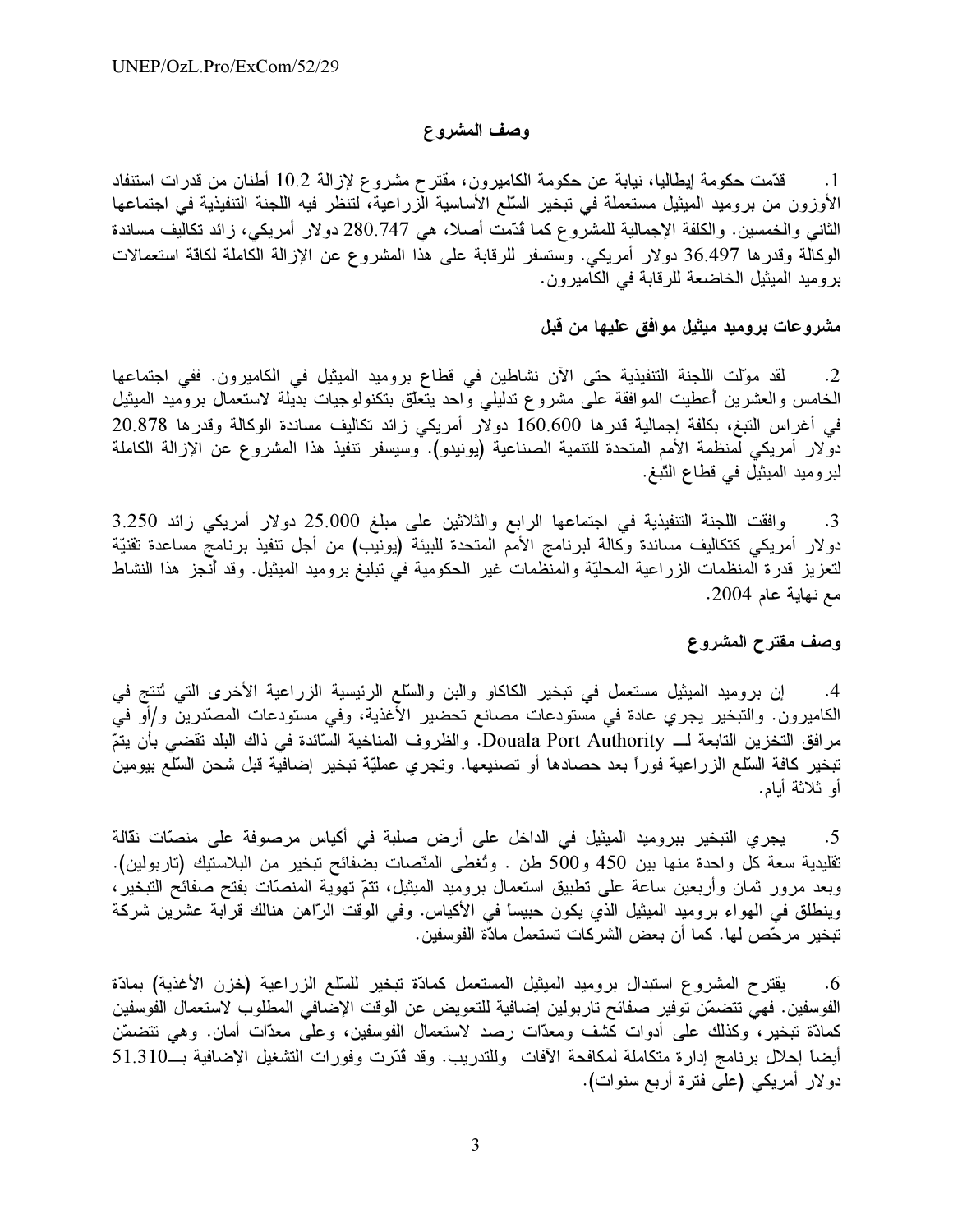ستعمد يونيدو بالنيابة عن حكومة إيطاليا، على تنفيذ المشروع بنتسيق وطنبي من جانب مكتب الأوزون  $\cdot$ .7 في الكاميرون. وتُقدّر المدة التي يستغرقها تنفيذ المشروع بأربع سنوات.

### تطيقات الأمانة وتوصياتها

### التعليقات

لقد كان استهلاك بروميد الميثيل لعام 2005 الذي بلّغت عنه حكومة الكاميرون بموجب المادّة 7 من  $.8$ البروتوكول (أي 9.7 أطنان من قدرات استنفاد الأوزون) 4.8 أطنان من قدرات استنفاد الأوزون دون المستوى الأقصبي الذي يسمح به البروتوكول (أي 14.5 أطنان من قدرات استنفاد الأوزون). وڤدّرت مستويات استهلاك بروميد الميثيل عام 2006 بـــ 14.5 أطنان من قدرات استنفاد الأوزون.

ناقشت اللجنة التنفيذية عدداً من النقاط مع يونيدو، بما في ذلك نسَب معايرات بروميد الميثيل، والتكاليف  $.9$ المستعملة لحساب الوفورات على تكاليف التشغيل، وعدد صفائح التاربولين الإضافية المطالب بها، وسعر الفوسفين المستعمل لحساب النكاليف الإضافية، والحاجة إلى مستشارين وطنيّين ودوليّين. وبالنالمي راجعت يونيدو مقترح المشروع مع معالجة المسائل التي أثارتها الأمانة. ويبلغ مجموع الكلفة التي تمّت الموافقة عليها مع يونيدو 259.713 دو لار أمريكي.

لحظت الأمانة أيضاً أن الإطار الزمني لتنفيذ المشروع (4 سنوات) طويل جداً. فمع الأخذ بالاعتبار أن  $.10$ الفوسفين تكنولوجيا مُثبتة سبق واستعملت في الكاميرون، والعدد الضئيل نسبيًا للمبخرين المعتمدين ومدّة التنفيذ لمشروعات مماثلة أخرى، يمكن تنفيذ مشروع الكاميرون في سنتين تقريباً. وبالتالي وافقت يونيدو على اختصار مدّة تنفيذ المشروع إلى 3 سنوات.

ساعدت يونيدو حكومة الكاميرون على وضع مشروع اتفاق بين الحكومة واللجنة التنفيذية. ومشروع  $\overline{\phantom{0}}$ .11 الاتفاق وارد فـي المرفق الأول ً من هذه الموثيقة.

#### التوصيات

- قد ترغب اللجنة التنفيذية اعتبار الأمور التالية:  $\cdot$ 1
- الموافقة على المشروع لإزالة بروميد الميثيل المستعمل في تبخير الحبوب، بكلفة إجمالية قدرها  $(\mathfrak{h})$ 259.713 دولار أمريكي زائد تكاليف مساندة الوكالة وقدرها 33.763 دولار أمريكي لحكومة ايطاليا، مع التسليم بأنه لن يُمنح أي تمويل إضـافـي للكاميرون من أجل إزالة استعمالات بروميد الميثيل الخّاضعة للرقابة في ذاكّ البلد؛ و
- الموافقة على مشروع الاتفاق بين حكومة الكاميرون واللجنة التنفيذية من أجل إزالة استعمالات  $(\rightarrow)$ بر وميد الميثيل الخاضعة للر قابة، كما ور د في المر فق الأول.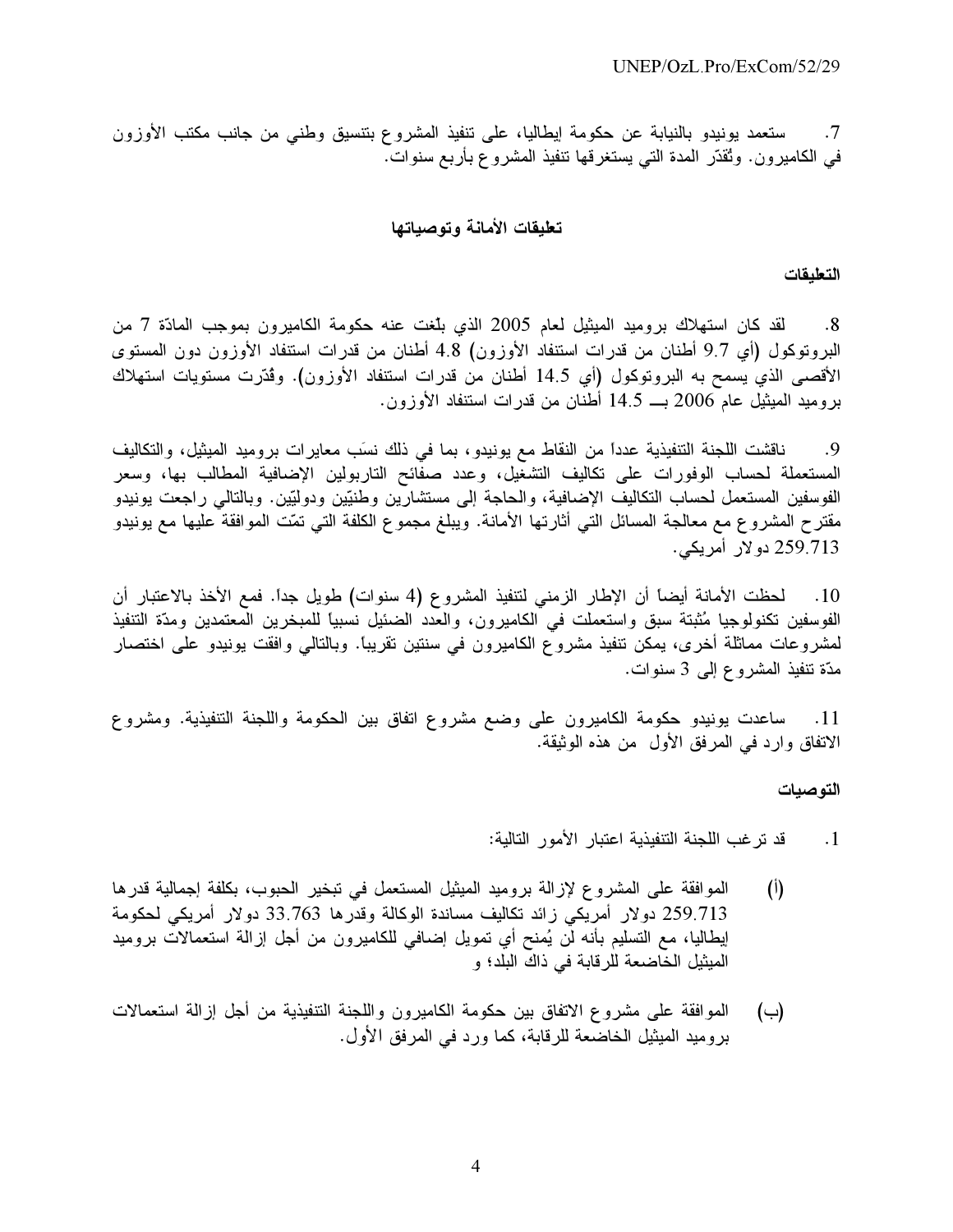## المرفق الأول

# الشروط المتّفق عليها من أجل إزالة بروميد الميثيل في الكاميرون (مشروع)

تقبل اللجنة التنفيذية بالموافقة من حيث المبدأ على 259.713 دولار أمريكي كمبالغ إجمالية ستكون متاحة  $\cdot$ 1 لتحقيق الالتزامات المنصوص عنها في هذه الوثيقة من أجل إزالة كاملة لاستعمالات بروميد الميثيل الخاضعة للرقابة في الكاميرون، باستثناء تطبيقات الحجر الصحّي وما قبل الشحن، وفقاً للمفاهيم والاعتبارات التالية.

أفاد تبليغ أمانة الأوزون أن خط أساس بروميد الميثيل للامتثال بالنسبة للكاميرون هو 18.1 أطنان من  $\cdot$ .2 قدرات استنفاد الأوزون؛ واستهلاك بروميد الميثيل عام 2005 كان 9.7 أطنان من قددرات استنفاد الأوزون. وبناء على ذلك أتمَّت الكاميرون الامتثال بالنزام تجميد 2002 بمقتضى بروتوكول مونتريال، وهي في وضع امتثال بتخفيض العشرين بالمئة الخاص بالبروتوكول لعام 2005.

إن التخفيضات، وفقًا لشروط المشروع المشار إليه أعلاه وللالتزامات الأخرى المعروضة في هذه .3 الوثيقة، سوف تضمن وفاء الكاميرون بجدول الإزالة الزمنى الوارد أدناه. وبهذا الصدد، سوف تخقض الكاميرون الاستهلاك الوطني لاستعمالات بروميد الميثيل الخاضعة للرقابة، إلى ما لا يزيد عن المستويات التالية وخلال السنوات المدر جة أدناه :

| (أطنان من قدرات استنفاد الأوزون) |                            | السنة   |
|----------------------------------|----------------------------|---------|
| الاستهلاك المتبقى*               | الكمية التي تتوجّب إزالتها |         |
| 14.5                             | 0.0                        | 2007    |
| 14.5                             | 0.0                        | 2008    |
| 5.5                              | 9.0                        | 2009    |
| 0.0                              |                            | 2010    |
|                                  | 14.5                       | المجموع |

\*استعمالات بر و ميد ميثيل خاضعة للر قابة.

نتعّهد الكاميرون بالحفاظ دائماً على مستويات الاستهلاك المشار إليها أعلاه، من خلال استعمال قيود  $.4$ الاستيراد وغير ذلك من السياسات التي تعتبر ها ضرورية.

راجعت حكومة الكاميرون بيانات الاستهلاك التي حُدّدت في مشروع تبخير الحبوب وهي واثقة من أنها  $.5$ صحيحة. وبناء على ذلك تدخل الحكومة في هذه الاتفاقية مع اللجنة التنفيذية مع التسليم بأن المسؤولية ستقع على عاتق الحكومة لضمان إزالة أي استهلاك إضافي لبروميد المُبِثيل في استعمالاتٌ خاضعة للرقابة قد تطرأ فيّ وقت لاحق.

إن حكومة الكاميرون، بالاتفاق مع يونيدو نيابة عن حكومة إيطاليا، ستتمتَّع بمرونة لتنظيم وتنفيذ عناصر  $.6$ المشروع التي تعتبرها أكثر أهمية بهدف تحقيق التزامات إزالة بروميد الميثيل المذكورة أعلاه. وتوافق يونيدو على إدارة التمويل للمشروع بطريقة مصمَّمة لضمان إنجاز التخفيضات المعيّنة لبروميد الميثيل المتفق عليها.